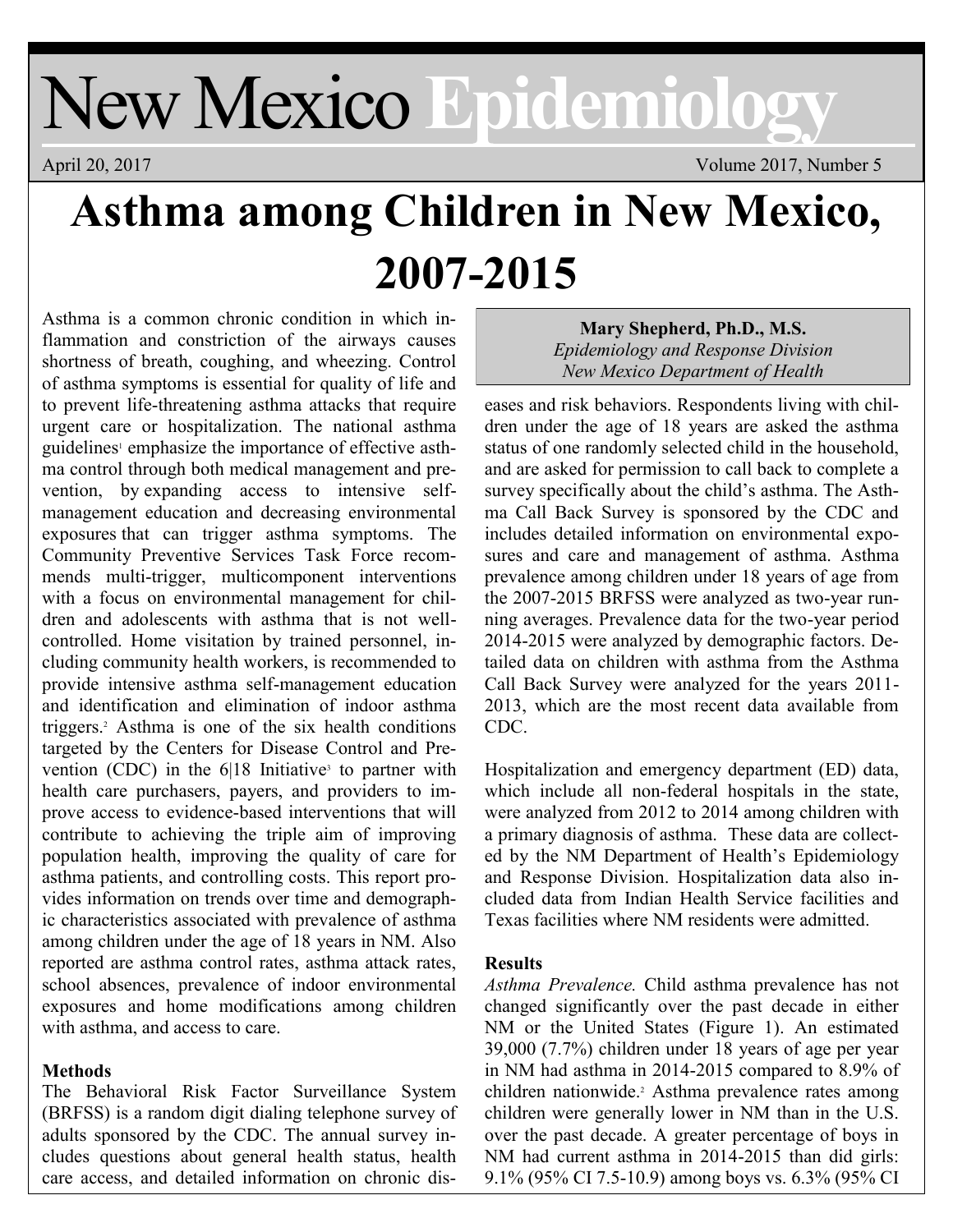4.9-8.2) for girls. This gender disparity is also found nationally, and begins to close in the teen years after puberty, when rates among girls begin to increase. The rate of current asthma among boys under age five years was 3.8% (95% CI 2.0-7.1) compared to 2.7% (95% CI 1.1-6.4) among girls in the same age group. In the 5-11 year-old age group, 11.5% (95% CI 8.4-15.6) of boys had asthma compared to  $6.7\%$  (95% CI 4.3-10.3) of girls, and in the 12-17 year-old age group, 12.2% (95% CI 9.5-15.4) of boys and 9.2% (95% CI 6.6-12.8) of girls had asthma.

Analysis of child asthma prevalence rates by race/ ethnicity showed that African Americans had the highest rates at 17.4% (95% CI 7.1-36.7), followed by Hispanics at 7.8% (95% CI 6.3-9.6), Whites at 7.2% (95% CI 5.4-9.6), American Indians at 5.7% (95% CI 3.9- 8.3), and Asian or Pacific Islanders at 4.1% (95% CI 1.1-14.7). African American children have also been found to have the highest rates nationally.<sup>4</sup> Current asthma rates were found to be higher among children living in households with lower income levels. Children living in households with less than \$25,000 in annual income had a rate of 9.2% (95% CI 7.1-11.9) in 2014-15. The rate was 5.5% (95% CI 3.9-7.7) among those with household incomes of \$25,000-\$49,999, and 7.4% (95% CI 5.8-9.3) among children living in households earning \$50,000 or more annually. Eight and a half percent of children living in the Northwest region of the state had current asthma in 2014-15, 8.2% of children in the Southeast region had current asthma, 7.7% in the Central region, 7.6% in the Southwest region, and 6.8% in the Northeast region had current asthma (Table 1). Lifetime prevalence (those who had ever had asthma) was highest in the Southeast and Northwest regions, 13.1% and 12.9%, respectively.

*Asthma ED Visits and Hospitalizations.* The asthma prevalence rate in the Southeast region was comparable to the other regions of the state, but the ED visit rate (117 per 10,000) and the hospitalization rate (31 per 10,000) were both 50% higher than in the Northwest region, the region with the next highest rates.

*Asthma Control and Impairment.* The level of asthma control among children with asthma was measured based on the following components: frequency of symptoms, nighttime awakenings, and daily rescue medication use. Sixty-two percent of children with asthma in NM were found to have well-controlled

asthma in 2011-2013, 20% had asthma that was not well-controlled, and 18% had very poorly controlled asthma. The percentages were similar to those found in  $2007-2010$ .<sup>5</sup> Boys were found to have worse asthma control than girls. Asthma was well-controlled for 55.5% of boys vs. 71.8% of girls. Children aged 5-11 years had the lowest rate of well-controlled asthma  $(50.9\%)$  compared to  $75.2\%$  of children 12-17 years old. The asthma attack prevalence in the past 12 months among children with current asthma was 59.8% (95% CI 49.4-69.3). Sixty-five percent (95% CI 51.3-76.7) of boys had an asthma attack in the past 12 months, as did 53.0% (95% CI 38.1-67.8) of girls. Multiple asthma attacks in the past 3 months were reported for 29.9% of children: 36.1% of boys and 21.2% of girls. Twenty-two percent of children were reported by their parent/guardian to have visited an ED or urgent care center in the past 12 months: 25.6% of boys and 17.1% of girls. Absences from school in the past 12 months due to asthma were reported for 37.2% of children ages 5 to 17 years with current asthma in 2011-2013, a decrease from the previous estimate of 46.2% in 2007-2010. Boys were more likely to miss school (43.0%) compared to girls (29.9%).

*Environmental Triggers & Modifications.* The majority of children with current asthma were exposed to potential triggers in their home. Seventy-one percent had carpet/rugs in their bedroom, 60% of the homes had a gas stove, 42% had pets allowed in the child's bedroom, 23% had a woodstove or fireplace. Forty-two percent reported that a health care provider had advised them to change the home environment to improve their child's asthma. Home modification to control trigger exposure had increased since 2007-2010. In 2011-2013, exhaust fans were used in the kitchen in 69% of homes, and in the child's bath in 62% of homes. Half (49%) of children with current asthma slept in sheets washed in hot water, 28% used pillow covers, and 34% used mattress covers. No increase was seen in use of air purifiers (27%) or dehumidifiers  $(15\%)$ .

*Asthma Self-Management.* Less than half (47.2%) of parents of children with current asthma reported that they had been given an asthma action plan by a health care provider. Few parents (13.6%) reported that they or their child had attended a class to learn how to manage asthma. Just over half (52.3%) of 5-17 year-olds had been taught how to use a peak flow meter.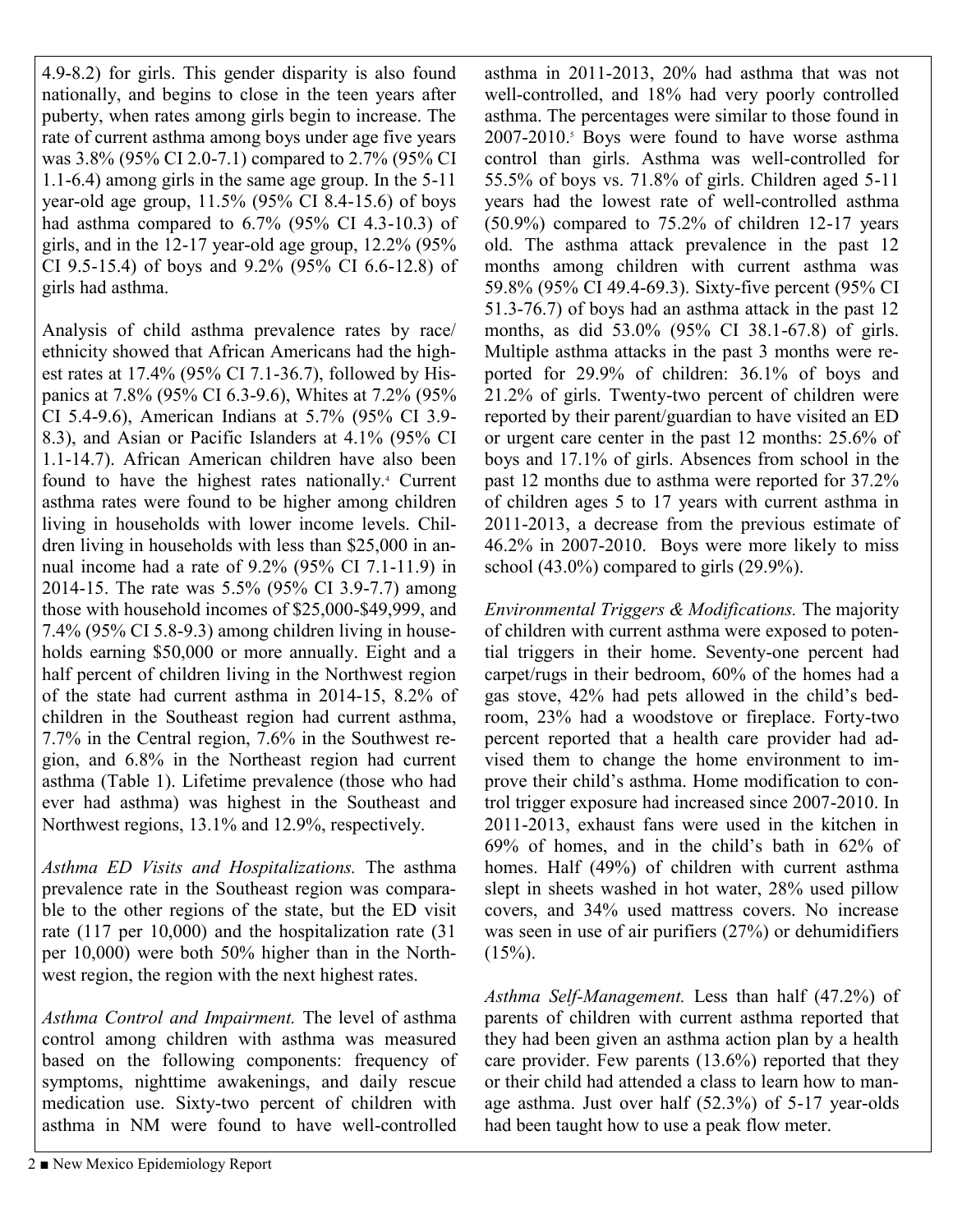*Access to Care.* Routine follow-up with a health care provider is recommended at least every 6 months to monitor impairment and risk and provide the appropriate stepwise therapy to achieve and maintain asthma control. Only 37.0% of children with current asthma had two or more routine checkups with a health care provider in the prior 12 months during 2011-2013, while 33.7% had one checkup, and 29.2% had no routine checkups. This was an improvement from 2007- 2010 when 39% had no checkups, and 26% had one checkup. There was an increase in influenza vaccination among children with asthma in 2011-13 (69.8%) compared to 2007-2010 (49.1%). Four percent of children with current asthma had no health coverage, 42% were covered by Medicaid or CHIP, 48% had insurance through their parent's employer, and 6% were covered by other plans. Five percent reported that cost was a barrier to compliance after referral to a specialist, 4.5% reported that cost was a barrier to receiving primary care, and 9.5% reported cost was a barrier to obtaining needed medications for their child's asthma.

#### **Discussion**

The findings from the Asthma Call Back Survey indicate that further preventive care is needed for children with asthma in NM. Asthma is not well-controlled for more than one-third of the children with asthma. Every child with asthma attending school, by law, must have an asthma action plan on file with the school, yet less

than half of parents reported having received one. Indoor air quality assessment, trigger identification, and remediation in the home environment are important elements of quality care,<sup>6</sup> yet asthma triggers in the home remain a common problem. Health plans should consider providing coverage for home-based comprehensive asthma services, which have been shown to improve outcomes and decrease costs.

#### **References**

1. EPR 3: Guidelines for the Diagnosis and Management of Asthma. National Heart, Lung, and Blood Institute, 2007. https:// www.nhlbi.nih.gov/health-pro/guidelines/current/asthmaguidelines/full-report Accessed 12/13/2016.

2. Reducing Asthma Morbidity through Home-Based Environmental Interventions: Systematic Reviews, Recommendations from the Community Preventive Services Task Force, and Expert Commentary. *American Journal of Preventive Medicine*. August 2011.

3. http://www.cdc.gov/sixeighteen/asthma/index.htm. Accessed 12/1/2016.

4. 2014 Child Asthma Data: BRFSS Prevalence Tables. https:// www.cdc.gov/asthma/brfss/2014/brfsschilddata.htm Accessed 12/14/2016.

5. The Burden of Asthma in New Mexico: 2014 Epidemiology Report. New Mexico Department of Health. Santa Fe, NM. January 2014. p.22 https://nmhealth.org/data/view/environment/54/ Accessed 12/13/2016.

6. Next Generation Asthma Care: Integrating Clinical and Environmental Strategies to Improve Asthma Outcomes. Report from the AHIP National Asthma Leadership Roundtable. https:// www.ahip.org/wp-content/uploads/2016/11/

AsthmaReport\_11.18.16.pdf Accessed 12/14/2016.

|                                                       | <b>Region of New Mexico</b>   |                       |                    |                                       |                           |
|-------------------------------------------------------|-------------------------------|-----------------------|--------------------|---------------------------------------|---------------------------|
|                                                       | <b>Northwest</b>              | <b>Northeast</b>      | Central            | <b>Southeast</b>                      | <b>Southwest</b>          |
| Lifetime Asthma Prevalence, 2014-15                   | $12.9\frac{6}{10.5}$<br>15.6) | $10.1\%$ $(7.5-13.4)$ |                    | $10.3\%(8.0-13.1)$ 13.1\% (10.2-16.6) | $11.4\%$ $(8.7-$<br>14.8) |
| <b>Current Asthma Prevalence, 2014-15</b>             | $8.5\%$ (6.6-11.0)            | $6.8\%$ (4.7-9.8)     | $7.7\%$ (5.7-10.3) | $8.2\%$ (6.1-10.9)                    | $7.6\%$ (5.4-10.6)        |
| Asthma ED Visit Rate <sup>*</sup> , 2012-14           | 78.8 (74.9-82.8)              | $57.7(54.3-61.2)$     | $49.7(48.0-51.5)$  | 116.8 (112.4-<br>121.1)               | 58.0 (55.2-60.8)          |
| Asthma Hospitalization <sup>#</sup> Rate, 2012-<br>14 | $20.0(18.1-22.1)$             | $12.8(11.2-14.5)$     | $18.6(17.6-19.7)$  | $30.6(28.4-33.0)$                     | $17.6(16.0-19.2)$         |
| Asthma Deaths (Rate per 100,000),<br>1999-2015        | 0(0.0)                        | 1(0.1)                | 8(0.2)             | 6(0.5)                                | 0(0.0)                    |

**Table 1. Asthma Statistics for Children 0-17 Years of Age, by Region, New Mexico**

**\*** Emergency Department visits for a primary diagnosis of asthma, per 10,000 population aged 0-17 years.

**#** Hospitalizations for a primary diagnosis of asthma, per 10,000 population aged 0-17 years. Includes data from federal and non-federal hospitals, and Texas Department of State Health Services hospitalization data for New Mexico residents.